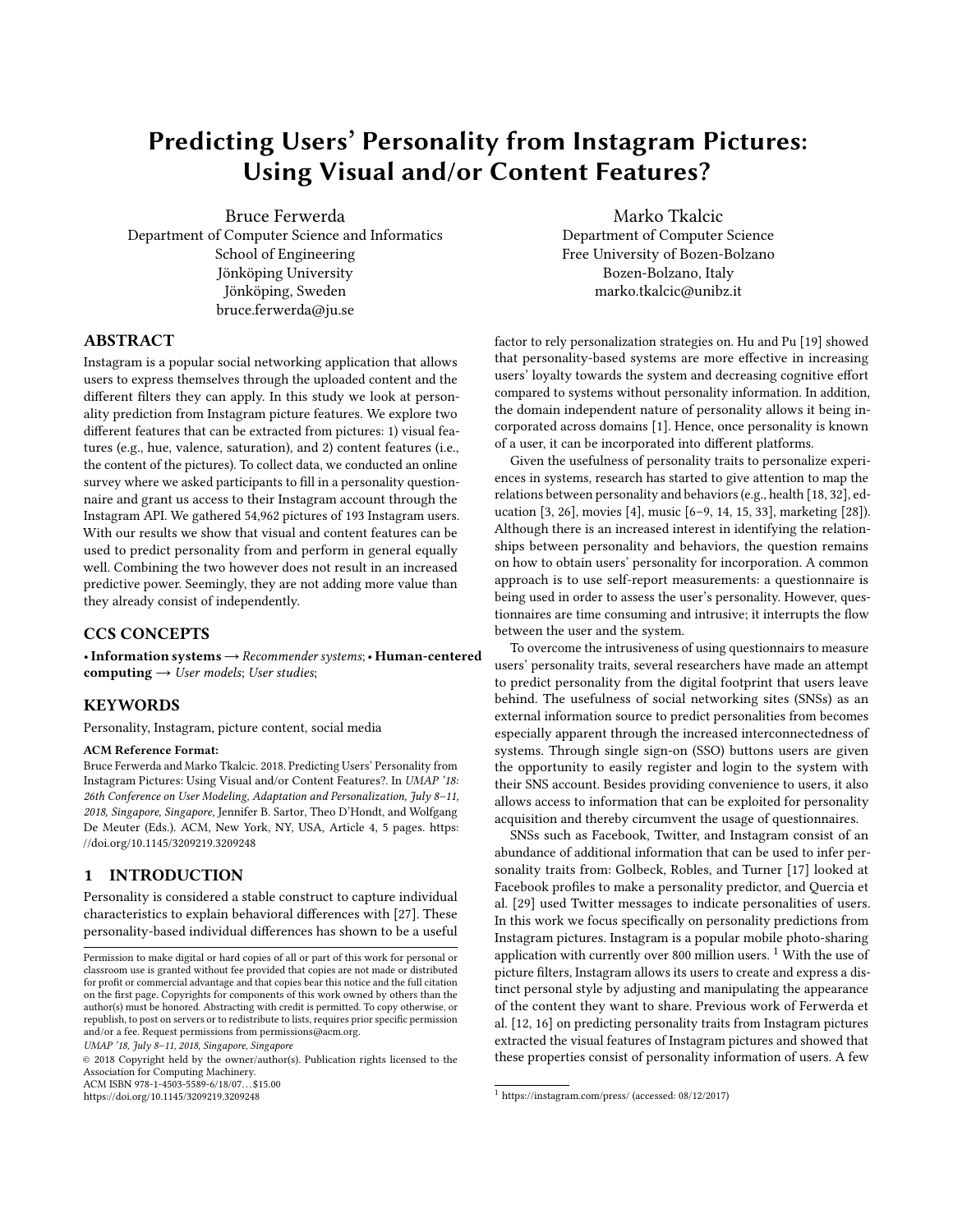other works showed that personality can be predicted from pictures. However they mainly focus on content features instead of the visual features. For example, Celli et al. [\[2\]](#page-4-19) analyzed compositions of Facebook profile pictures (e.g., facial close-ups, facial expressions, alone or with others) for personality prediction.

The contributions of this work to personality research comes in two fold: 1) we extend prior research by Ferwerda et al. [\[12,](#page-4-17) [16\]](#page-4-18) by exploring the predictive value of personality in the content features of Instagram pictures, and 2) we explore whether combining visual features with content features improves personality prediction of Instagram users.

# 2 RELATED WORK

There is an increasing body of work that looks at how to implicitly acquire personality traits of users. Since all kind of information can relate to personality traits, even information that is not directly relevant for a specific purpose may still contain information that is useful for the extraction of personality (e.g., Facebook [\[11\]](#page-4-20), Twitter [\[29,](#page-4-16) [31\]](#page-4-21), and Instagram [\[10,](#page-4-22) [12,](#page-4-17) [13,](#page-4-23) [25\]](#page-4-24)). The increased connectedness between SNSs and applications through SSO buttons provide an abundance of information that can be exploited to implicitly acquire personality traits of users. Except for basic information, SSOs often gain access to other parts of the user's profile as well [\[5\]](#page-4-25).

Quercia et al. [\[29\]](#page-4-16) looked at Twitter profiles and were able to predict users' personality traits by using their number of followers, following, and listed counts. With these three characteristics they were able to predict personality scores with a root-mean-square error 0.88 on a [1,5] scale. Similar work has been done by Golbeck, Robles, and Turner [\[17\]](#page-4-15) on Facebook profiles. They looked at the sentiment of posted content and were able to create a reliable personality predictor with that information. More comprehensive work on the prediction of personality and other user characteristics using Facebook likes was done by Kosinski, Stillwell and Graepel [\[24\]](#page-4-26).

Besides posted content on SNSs, the features of pictures has shown to consist of personality information as well. Work of Ferwerda, Schedl, and Tkalcic [\[12,](#page-4-17) [16\]](#page-4-18) on Instagram pictures, showed that the way filters are applied to create a certain distinctiveness can be used to predict personality traits of the poster. Others (e.g., [\[2,](#page-4-19) [30\]](#page-4-27)) have focused on the content of pictures. They showed that compositions of Facebook profile pictures consist of indicators of users' personality. This makes us believe that the content of Instagram pictures may consist of useful information as well about the poster's personality. Additionally, Skowron et al. [\[31\]](#page-4-21) showed by combining linguistic and picture features they were able to improve predictions with 10-20% in each trait. Hence, besides exploring the content features of pictures for personality information, we further explore combining the content and visual features of pictures as well.

# 3 METHOD

To investigate the relationship between personality traits and picture features, we asked participants to fill in the 44-item BFI personality questionnaire (5-point Likert scale; Disagree strongly - Agree strongly [\[21\]](#page-4-28)). The questionnaire includes questions that aggregate into the five basic personality traits of the FFM: openness, conscientiousness, extraversion, agreeableness, and neuroticism.

Additionally, we asked participants to grant us access to their Instagram account through the Instagram API  $^2$  $^2$  to crawl their pictures.

We recruited 193 participants through Amazon Mechanical Turk, a popular recruitment tool for user-experiments [\[23\]](#page-4-29). Participation was restricted to those located in the United States, and also to those with a very good reputation ( $\geq$ 95% HIT approval rate and  $\geq$ 1000 HITs approved)  $^3$  $^3$  to avoid careless contributions. Several control questions were used to filter out fake and careless entries. Pictures of each participant were crawled after the study. This resulted in a total of 54,962 pictures. The Mahalanobis distance was calculated to further identify outliers. This left us with 134 completed and valid responses. Age (18-64, median 31) and gender (60 male, 74 female) information indicated an adequate distribution. From hereon, we define the term "picture-collection" as all the Instagram pictures of a single user.

#### 3.1 Visual Features

For each picture in a picture-collection that was crawled, we extracted several features. The extracted features are discussed below. Most of the features are color-based, some are content-based. For color-based features we use the color space that is most closely related to the human visual system, i.e., the Hue-Saturation-Value (HSV) color space [\[34\]](#page-4-30).

3.1.1 Brightness. For each picture, we calculated the average brightness and variance across all the pixels in the picture. Pictures that have a high average brightness tend to be bright, obviously. These features represent how light/dark a picture is and how much contrast there is in the picture, respectively. Pictures that have a high variance tend to have both dark and light areas, whereas pictures with a low variance tend to be equally bright across the picture. Furthermore, we divided the brightness axis into three equal intervals and counted the share of pixels that fall into each of these intervals (low/mid/high brightness). Pictures that have a high value in the low brightness feature tend to be darker, those that have a high value in the mid brightness feature tend to have mostly neither dark nor bright areas, while those pictures that have a high value in the high brightness feature tend to have lots of bright areas.

3.1.2 Saturation. We calculated the average saturation and the variance for each picture. Pictures with low average saturation tend to be bleak, colorless, while pictures with high saturation have more vivid colors. Pictures with a high saturation variance tend to have both bleak and vivid colors. Here we also divided the saturation axis into three equal intervals and calculated the share of pixels that fall into each interval (low/mid/high saturation). pictures that have a high value in the low saturation tend to have more bleak colors, those with a high value in the mid saturation feature tend to have neither bleak nor vivid colors while those pictures that have a high value in the high saturation feature tend to have vivid colors across most of the picture area.

3.1.3 Pleasure-Arousal-Dominance (PAD). As the filters on Instagram intend to create a certain expression, we adopted the PAD model of Valdez and Merhabian [\[35\]](#page-4-31). They created general rules of

<span id="page-1-0"></span> $^2$ <https://www.instagram.com/developer/>

<span id="page-1-1"></span><sup>&</sup>lt;sup>3</sup>HITs (Human Intelligence Tasks) represent the assignments a user has participated in on Amazon Mechanical Turk prior to this study.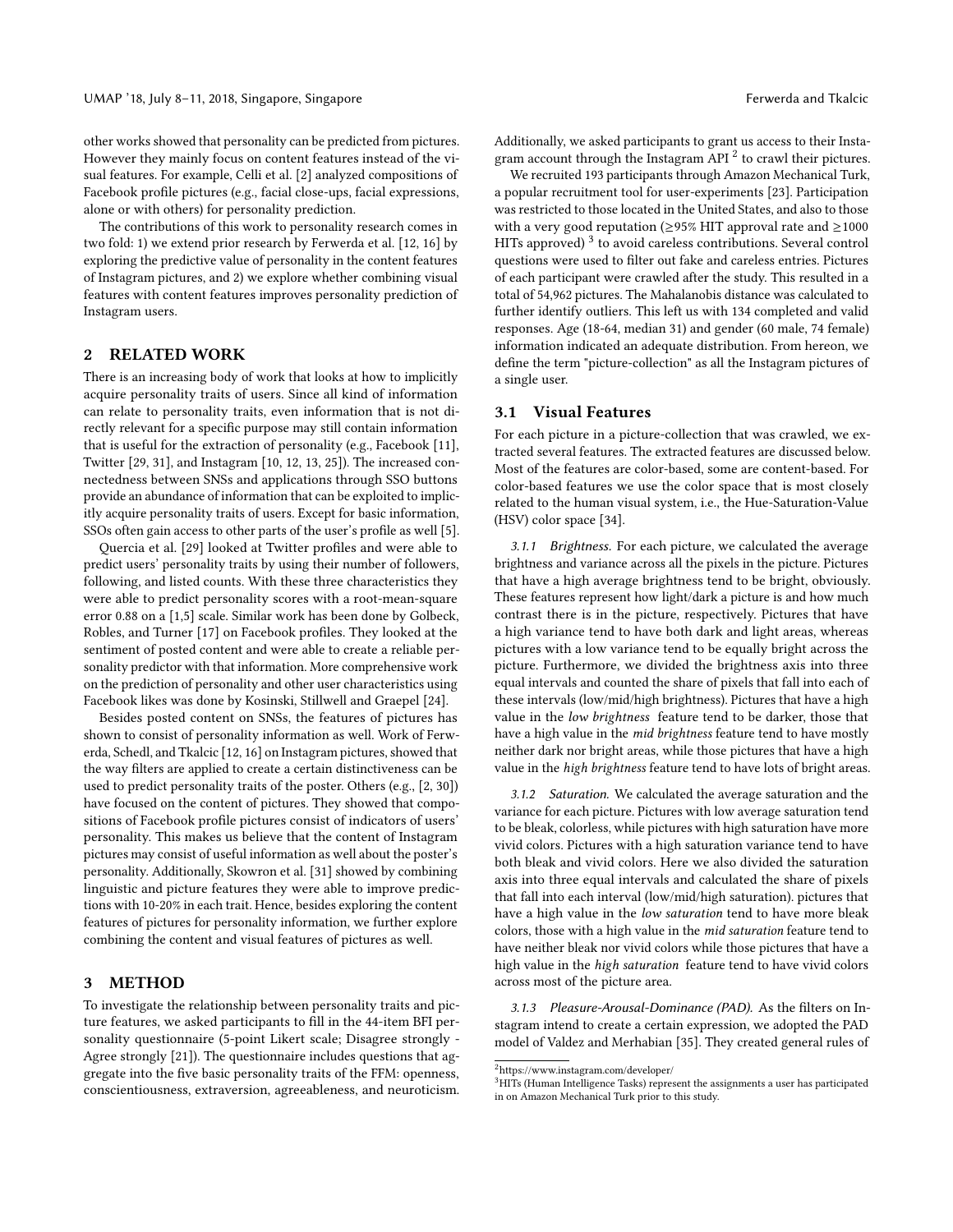Predicting Users' Personality from Instagram Pictures: Using Visual and/or Content Features? UMAP '18, July 8–11, 2018, Singapore, Singapore

the expression of pleasure, arousal, and dominance in a picture as a combination of brightness and saturation levels:

- (1) Pleasure = .69 Brightness + .22 Saturation
- (2) Arousal = -.31 Brightness + .60 Saturation
- (3) Dominance = -.76 Brightness + .32 Saturation

3.1.4 Hue-related features. We extracted features that represented the prevalent hues in pictures. We chose features that represent various aspects of the hues. For each of the basic colors (red, green, blue, yellow, orange, and violet) we counted the share of pixels that fall into each color. As the discrete color clustering of the hue dimension is nonlinear and subjective, we divided the hue into 10 equal intervals and calculated the share of pixels for each interval. However, these intervals are hard to describe with subjective color descriptions. Furthermore, we calculated the share of pixels that fall into cold (violet, blue, green) and warm (yellow, red, orange) colors.

### 3.2 Content Features

To analyze the content of the pictures, we used the Google Vision API.<sup>[4](#page-2-0)</sup> The Google Vision API uses a deep neural network to analyze the pictures and assign tags ("description") with a confidence level ("score":  $r\epsilon[0,1]$ ) to classify the content. For each picture in a picture-collection a JSON file was returned with tags and the confidence level (example given in Listing [1\)](#page-2-1).

```
1 \quad \boxed{}2 " score ": 0.8734813,
3 " mid": "/m/06__v",
4 " description ": " snowboard "
5 }, {
6 " score ": 0.8640924,
7 " mid": "/m/01fklc",
8 " description ": " pink "
9 }, {
10 " score": 0.81754106,
11 " mid ": "/ m /0 bpn 3c2",
12 " description": " skateboarding
             equipment and supplies "
13 }, {
14 " score ": 0.8131781,
15 " mid": "/m/06_fw",
16 " description ": " skateboard "
17 }, {
18 " score": 0.7329241,
19 " mid": "/m/05y5lj",
20 " description ": " sports equipment "
21 }, {
22 " score ": 0.64866644,
23 " mid ": "/ m /02 nnq 5",
24 " description ": " longboard "
25 \quad \frac{1}{2}
```
Listing 1: Example JSON file returned by the Google Vision API for one picture

Using the Google Vision API, we were able to retrieve 4090 unique labels from the Instagram pictures. In order to create an initial clustering of the labels, we used a k-means clustering method that is applied to the vectors that represent the terms in the joint vector space. The vectors were generated with the doc2vec approach using a set of embeddings that are pre-trained on the Eng-lish Wikipedia<sup>[5](#page-2-2)</sup>. Using this method we collated the labels into 400 clusters. [6](#page-2-3) After that, the output of the k-means was manually checked and the clusters were further (manually) collated into similar categories. This resulted into 17 categories representing:

| (1) Architecture      | $(10)$ Foods     |
|-----------------------|------------------|
| (2) Body parts        | $(11)$ Sports    |
| (3) Clothing          | (12) Vehicles    |
| (4) Music instruments | (13) Electronics |
| (5) Art               | (14) Babies      |
| (6) Performances      | $(15)$ Leisure   |
| (7) Botanical         | $(16)$ Jewelry   |
| (8) Cartoons          | (17) Weapons     |
| (9) Animals           |                  |
|                       |                  |

For each participant, we accumulated the number of category occurrences in their Instagram picture-collection. Since the number of Instagram pictures in each picture-collection is different, we normalized the number of category occurrences to represent a range of  $r\epsilon[0,1]$ . This to be able to compare users with differences in the total amount of pictures.

In addition to the Google Vision API, we counted the number of faces and the number of people in each picture. We used the standard Viola-Jones algorithm [\[36\]](#page-4-32). A manual inspection of the Viola-Jones face detector results revealed some false positives (e.g., a portrait within the picture) and false negatives (e.g., some rotated and tilted faces). However, in general the users who tended to take pictures of people (e.g., selfies) had a higher number of average number of faces/people per picture than those users who tended to take mostly still photographs.

# 4 PERSONALITY PREDICTION MODELS

We trained our predictive model with several classifiers in Weka, with a 10-fold cross-validation with 10 iterations. For each classifier we used, we report the root-mean-square error (RMSE) in Table [1,](#page-3-0) to indicate the root mean square difference between predicted and observed values. The RMSE of each personality trait relates to the [1,5] score scale (see Table [1\)](#page-3-0).

A ZeroR classifier was used to create a baseline model. Three different classifiers were used and compared against the baseline model: M5' rules, random forest, and radial basis function network (RBF network). Each classifier was applied to the visual properties, content properties, and a combination of the two picture features (i.e., visual+content features).

We first started to train our predictive model with the M5' rules [\[37\]](#page-4-33). This is a classifier that has shown to be an effective classifier in

<span id="page-2-0"></span><sup>4</sup><https://cloud.google.com/vision/>

<span id="page-2-2"></span> ${\rm ^5}$ <https://github.com/jhlau/doc2vec>

<span id="page-2-3"></span><sup>&</sup>lt;sup>6</sup>The k-means clustering method allows for setting a parameter for the number of clusters to be forced. Different number of clusters were tried out. Setting the k-means to automatically define 400 clusters resulted in clusters with least errors in clustering the labels.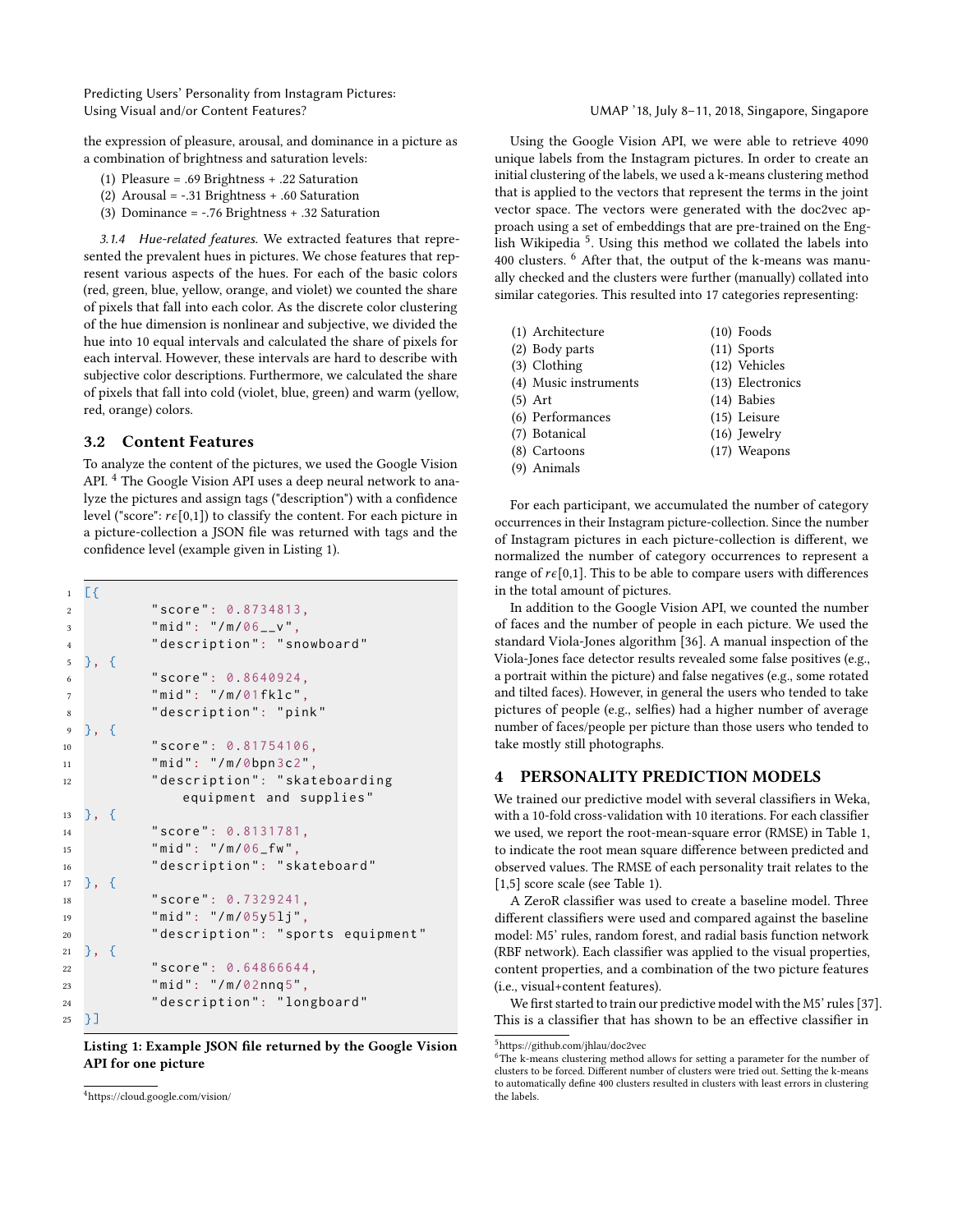<span id="page-3-0"></span>

|          |                    | <b>RMSE</b>   |         |        |  |
|----------|--------------------|---------------|---------|--------|--|
| Pers.    | Classifier         | <b>Visual</b> | Content | Comb.  |  |
| Trait    |                    | Prop.         | Prop.   | Prop.  |  |
| $\Omega$ | ZeroR              | 0.7619        | 0.7619  | 0.7619 |  |
|          | M5'Rules           | 0.7741        | 0.7222  | 0.7676 |  |
|          | Random Forest      | 0.7318        | 0.7142  | 0.7513 |  |
|          | <b>RBF Network</b> | 0.7231        | 0.7133  | 0.7141 |  |
| C        | ZeroR              | 0.7201        | 0.7201  | 0.7201 |  |
|          | M5'Rules           | 0.6277        | 0.6074  | 0.7409 |  |
|          | Random Forest      | 0.6542        | 0.6317  | 0.6546 |  |
|          | <b>RBF Network</b> | 0.6175        | 0.6375  | 0.6275 |  |
|          |                    |               |         |        |  |
| E        | ZeroR              | 1.0539        | 1.0539  | 1.0539 |  |
|          | M5'Rules           | 1.028         | 0.9525  | 0.9961 |  |
|          | Random Forest      | 1.0622        | 1.0418  | 1.0592 |  |
|          | <b>RBF Network</b> | 0.9918        | 0.9777  | 0.9836 |  |
|          |                    |               |         |        |  |
| A        | ZeroR              | 0.6483        | 0.6483  | 0.6483 |  |
|          | M5'Rules           | 0.6405        | 0.575   | 0.6177 |  |
|          | Random Forest      | 0.6025        | 0.5826  | 0.6201 |  |
|          | <b>RBF Network</b> | 0.5971        | 0.6207  | 0.6108 |  |
|          |                    |               |         |        |  |
| N        | ZeroR              | 1.0122        | 1.0122  | 1.0122 |  |
|          | M5'Rules           | 0.7907        | 0.8711  | 0.8766 |  |
|          | Random Forest      | 0.8819        | 0.8141  | 0.8923 |  |
|          | <b>RBF Network</b> | 0.894         | 0.8978  | 0.8931 |  |

Table 1: Different prediction models for each personality trait using only the visual properties, content properties, and a combination of both. ZeroR classifier represents the baseline. The boldfaced numbers indicate an out performance of the baseline. Root-mean-square error (RMSE) is reported ( $r \in [1,5]$ ) to indicate prediction performance of the personality traits: (O)penness, (C)onscientiousness, (E)xtraversion, (A)greeableness, (N)euroticism.

previous work of Quercia et al. [\[29\]](#page-4-16) on personality prediction from Twitter data. The M5' rules outperform the baseline model in predicting most of the personality traits (except for the openness trait using the visual features).

To further explore possible improvements by other classifiers, we tried out the random forests classifier. Random forests are known to have a reasonable performance when the features consist of high amounts of noise [\[20\]](#page-4-34). Compared to the M5' rules, the random forest classifier show slight improvements on half of the personality traits: openness to experience, agreeableness, and neuroticism (for the latter prediction only improved based on content features). For the other half of the personality traits M5' rules outperforms the random forest classifier.

As the M5' rules and random forest classifiers failed to outperform the baseline in all personality traits, we used the RBF network classifier. The RBF network is a neural network that has shown to work well on smaller datasets [\[22\]](#page-4-35). Applying the RBF network classifier we were able to gain an prediction improvement on all personality traits using the visual as well as the content features.

Since both the visual as well as the content features showed to be reliable predictors of personality traits, we also explored personality prediction by combining the two. However, combining visual and content features does not result in an improvement of the personality prediction. Instead, the RMSE values adjust towards the average of the visual and content features. Hence, although the visual and content features are good predictors on their own, they do not complement each other much.

Table [2](#page-3-1) displays a comparison with prior research that use similar approaches to predict personality from SNS data. Compared to prior work of Ferwerda et al. [\[16\]](#page-4-18) and Quercia et al. [\[29\]](#page-4-16) we are able to outperform predictions in some traits. Whereas, visual and content properties do not complement each other in our study, Skowron et al. [\[31\]](#page-4-21) found features that were able to improve prediction when being combined. Nevertheless, across all studies we found similar patterns and comparable results whereas most difficult traits to predict are consistently extraversion and neuroticism.

<span id="page-3-1"></span>

|          | <b>RMSE</b> |        |        |      |  |  |  |
|----------|-------------|--------|--------|------|--|--|--|
| Pers.    | Comb.       | $[16]$ | $[31]$ | [29] |  |  |  |
| traits   | Prop.       |        |        |      |  |  |  |
| $\Omega$ | 0.71        | 0.68   | 0.51   | 0.69 |  |  |  |
| C        | 0.62        | 0.66   | 0.67   | 0.73 |  |  |  |
| E        | 0.98        | 0.90   | 0.71   | 0.96 |  |  |  |
| A        | 0.61        | 0.69   | 0.50   | 0.78 |  |  |  |
| N        | 0.89        | 0.95   | 0.73   | 0.97 |  |  |  |

Table 2: Comparison of personality prediction compared to prior work of Ferwerda et al. [\[16\]](#page-4-18), Skowron et al. [\[31\]](#page-4-21), and Quercia et al. [\[29\]](#page-4-16). Root-mean-square error (RMSE) is reported ( $r \in [1,5]$ ) to indicate prediction performance of the personality traits: (O)penness, (C)onscientiousness, (E)xtraversion, (A)greeableness, (N)euroticism.

#### 5 CONCLUSION

We explored the predictive value of different kind of features that can be extracted from pictures. Prior work of Ferwerda et al. [\[16\]](#page-4-18) already showed that the visual features of Instagram consist of useful information to predict personality from. However, they did not explore other features that can be extracted from the pictures (i.e., content features). In this work we show that the visual features as well as the content features consist of information for personality prediction that attain similar results.

Although prior work [\[31\]](#page-4-21) showed to be able to improve their personality predictor by combining information from SNSs, we were not able to achieve that. The visual and content features show to be good predictors on their own, but they do not seem to provide added value to each other when being combined. When combining the two features into one predictor, our results show that the RMSE adjust towards the average instead of showing an improvement. Hence, when personality prediction from Instagram picture is ought to be done, a focus on either visual features or content features will suffice to create a personality prediction model.